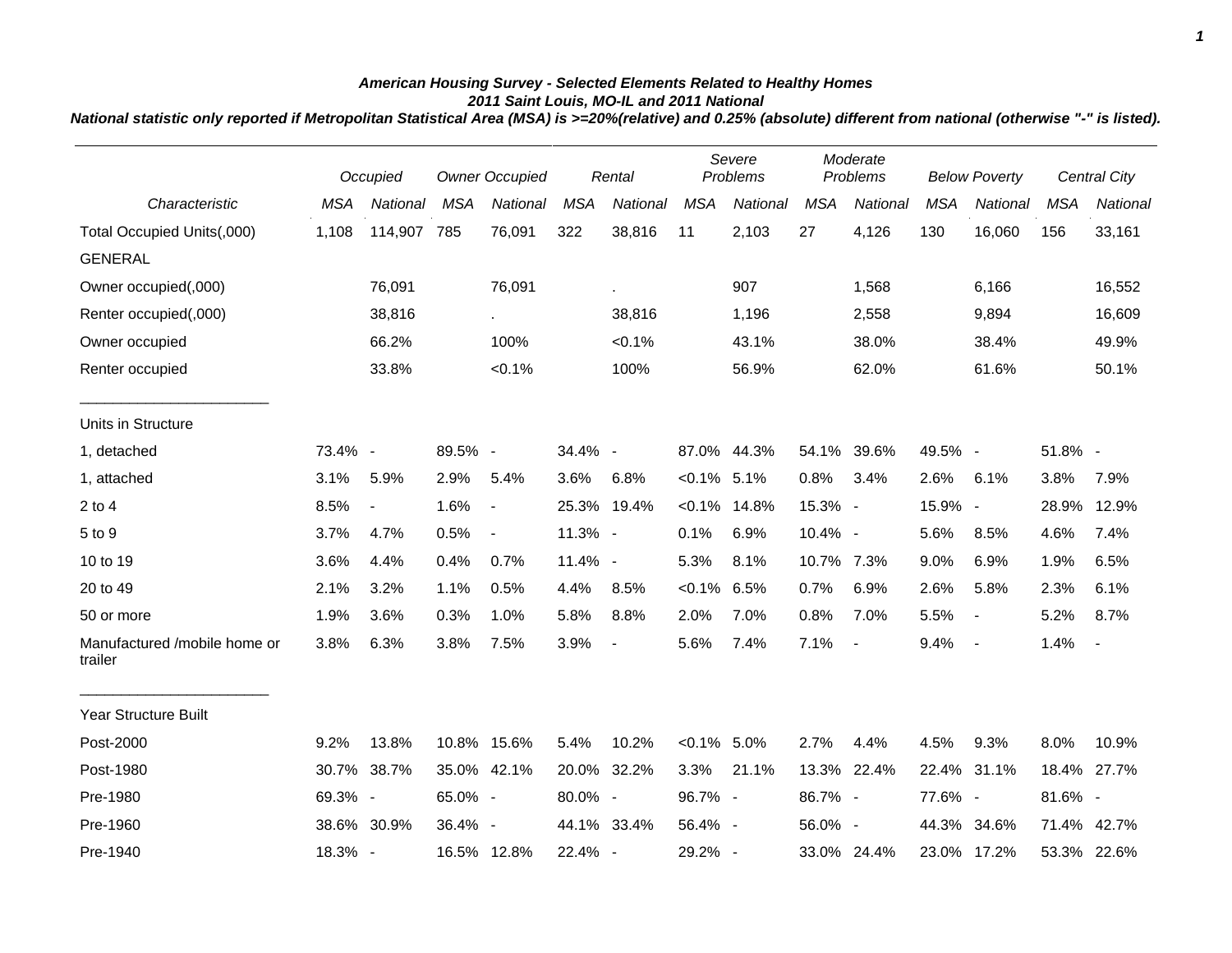|                                                        | Occupied   |                          | <b>Owner Occupied</b> |                          | Rental     |                          | Severe<br>Problems |             | Moderate<br>Problems |                | <b>Below Poverty</b> |                          | Central City |                          |
|--------------------------------------------------------|------------|--------------------------|-----------------------|--------------------------|------------|--------------------------|--------------------|-------------|----------------------|----------------|----------------------|--------------------------|--------------|--------------------------|
| Characteristic                                         | <b>MSA</b> | National                 | <b>MSA</b>            | National                 | <b>MSA</b> | National                 | <b>MSA</b>         | National    | <b>MSA</b>           | National       | <b>MSA</b>           | National                 | <b>MSA</b>   | National                 |
| Foundation (for 1-unit not<br>manufactured)            |            |                          |                       |                          |            |                          |                    |             |                      |                |                      |                          |              |                          |
| 1-Unit not manufactured(,000)                          | 848        | 80,505                   | 725                   | 66,752                   | 122        | 13,753                   | 9                  | 1,040       | 15                   | 1,772          | 68                   | 7,844                    | 87           | 18,949                   |
| With a basement under all of<br>house                  | 75.3%      | 32.7%                    |                       | 76.6% 34.4%              |            | 67.7% 24.0%              | 71.0%              | 32.2%       | 79.0%                | 22.1%          | 66.9%                | 27.3%                    | 93.9%        | 31.9%                    |
| With a basement under part of<br>house                 | 10.7% -    |                          | 11.5% -               |                          | 5.6%       | 7.2%                     | 21.2% 7.9%         |             | 7.9%                 | $\blacksquare$ | 11.4% 7.3%           |                          | 2.3%         | 8.1%                     |
| With a crawl space                                     | 5.7%       | 22.1%                    | 5.1%                  | 21.4%                    | 9.7%       | 25.3%                    | 5.0%               | 24.1%       | 5.8%                 | 40.2%          | 8.0%                 | 25.9%                    | 0.8%         | 20.2%                    |
| On a concrete slab                                     | 7.0%       | 33.1%                    | 5.5%                  | 31.5%                    | 16.1%      | 41.1%                    | 2.8%               | 29.7%       | 5.9%                 | 23.7%          | 13.7%                | 36.4%                    | 2.9%         | 38.2%                    |
| In some other way                                      | 1.3%       | 1.6%                     | 1.3%                  | $\overline{\phantom{a}}$ | 0.9%       | 2.4%                     | $< 0.1\%$          | 6.1%        | 1.5%                 | 5.3%           | $< 0.1\%$            | 3.2%                     | $< 0.1\%$    | 1.6%                     |
| <b>EXTERIOR</b>                                        |            |                          |                       |                          |            |                          |                    |             |                      |                |                      |                          |              |                          |
| <b>External Building Conditions (non</b><br>multiunit) |            |                          |                       |                          |            |                          |                    |             |                      |                |                      |                          |              |                          |
| Sagging roof                                           | 1.8%       | $\overline{\phantom{a}}$ | 1.3%                  | 1.8%                     | 4.5%       | 2.9%                     | 4.0%               | 9.0%        |                      | 27.4% 11.4%    | 6.2%                 | 3.8%                     | 0.4%         | 2.4%                     |
| Missing roofing material                               | 3.1%       | $\blacksquare$           | 3.0%                  | $\overline{\phantom{a}}$ | 3.5%       | $\blacksquare$           | 4.0%               | 9.9%        | 12.0% -              |                | 4.5%                 | 5.8%                     | 3.9%         | $\overline{\phantom{a}}$ |
| Hole in roof                                           | 1.1%       | 1.5%                     | 1.0%                  | 1.3%                     | 1.7%       | 2.4%                     | 2.1%               | 7.6%        | 20.9%                | 11.9%          | 1.5%                 | 3.4%                     | 2.4%         | 1.9%                     |
| Missing bricks, siding, other<br>outside wall material | 1.9%       | 2.5%                     | 1.7%                  | 2.2%                     | 3.3%       |                          | 4.6%               | 10.7%       | 8.6%                 | 14.2%          | 3.9%                 | 5.0%                     | 2.7%         | 3.2%                     |
| Sloping outside walls                                  | 0.8%       | 1.2%                     | 0.5%                  | 1.0%                     | 2.4%       | $\overline{\phantom{a}}$ | 2.0%               | 5.9%        | 5.0%                 | 8.4%           | 2.8%                 | $\blacksquare$           | 0.6%         | 1.5%                     |
| Boarded up windows                                     | 1.1%       | $\overline{\phantom{a}}$ | 1.2%                  | 0.9%                     | 0.9%       | 1.6%                     | $< 0.1\%$          | 4.5%        | 5.3%                 |                | 2.6%                 | $\overline{\phantom{a}}$ | 2.4%         | 1.5%                     |
| Broken windows                                         | 4.6%       | $\blacksquare$           | 4.4%                  | $\blacksquare$           | 5.7%       | $\overline{\phantom{a}}$ | 19.9%              | 14.1%       | 31.2%                | 18.1%          | 12.2%                | 8.6%                     | 9.8%         | 4.8%                     |
| Bars on windows                                        | 3.5%       |                          | 3.6%                  | 2.7%                     | 3.4%       |                          | $< 0.1\%$          | 4.2%        | 3.4%                 | 7.5%           | 2.1%                 | 4.8%                     | 21.1%        | 8.9%                     |
| Foundation crumbling or has open 7.0%<br>crack or hole |            | $5.4\%$                  | 6.3%                  |                          | 11.0% 6.8% |                          |                    | 30.5% 15.0% |                      | 36.5% 18.5%    | 12.3% 8.4%           |                          | 9.1%         | 6.4%                     |
| None of the above                                      | 81.6% -    |                          | 82.2% -               |                          | 78.0% -    |                          | 63.2% -            |             |                      | 36.3% 50.3%    | 71.2% -              |                          |              | 61.1% 75.3%              |
| None of the above(excluding bars) 84.0% -              |            |                          | 84.5% -               |                          | $81.2\% -$ |                          | 63.2% -            |             |                      | 37.4% 53.3%    | 73.3% -              |                          | 77.6% -      |                          |
| Water Leakage During Last 12<br>Months                 |            |                          |                       |                          |            |                          |                    |             |                      |                |                      |                          |              |                          |

*2*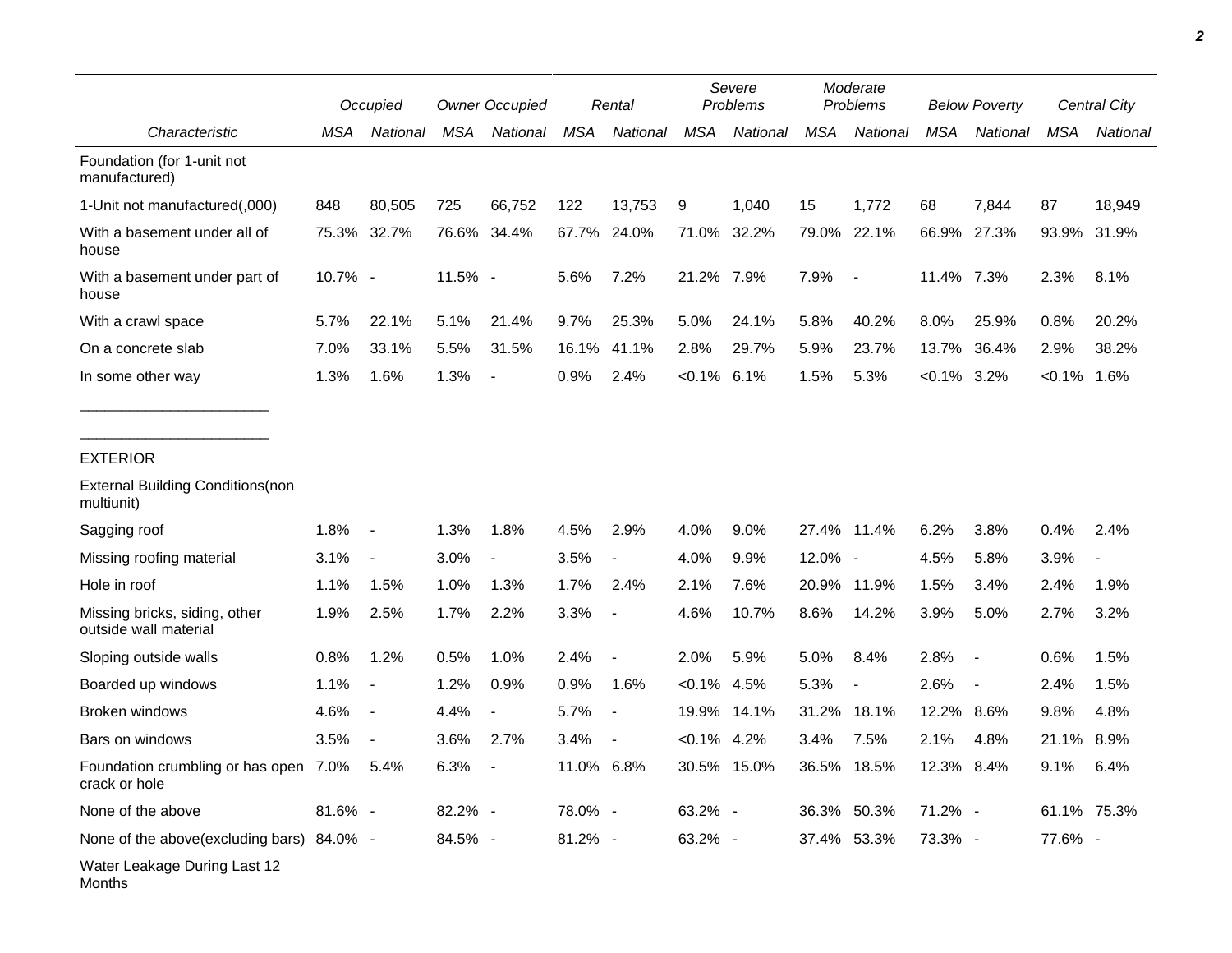|                                         |         | Occupied                 |            | <b>Owner Occupied</b>    |            | Rental                   |                | Severe<br>Problems |             | Moderate<br>Problems |            | <b>Below Poverty</b>     |            | Central City             |
|-----------------------------------------|---------|--------------------------|------------|--------------------------|------------|--------------------------|----------------|--------------------|-------------|----------------------|------------|--------------------------|------------|--------------------------|
| Characteristic                          | MSA     | National                 | <b>MSA</b> | National                 | MSA        | National                 | <b>MSA</b>     | National           | MSA         | National             | <b>MSA</b> | National                 | MSA        | National                 |
| With leakage from outside<br>structure  | 14.5%   | 11.0%                    |            | 14.8% 11.5%              | 13.9% 9.8% |                          |                | 23.3% 17.4%        |             | 56.4% 29.4%          | 19.5%      | 11.6%                    |            | 15.4% 11.6%              |
| Roof                                    | 5.0%    | $\overline{\phantom{a}}$ | 4.6%       | 6.1%                     | 6.1%       | $\overline{\phantom{a}}$ | 2.8%           | 10.0%              |             | 34.0% 16.8%          | 7.8%       | $\overline{\phantom{a}}$ | 5.0%       | $\overline{\phantom{a}}$ |
| <b>Basement leak</b>                    | 7.8%    | 2.8%                     | 8.3%       | 3.4%                     | 6.5%       | 1.4%                     | 23.3%          | 2.5%               | 23.7% 5.1%  |                      | 9.7%       | 1.9%                     | 7.8%       | 2.6%                     |
| Walls, closed windows, or doors<br>leak | 2.4%    | $\overline{\phantom{a}}$ | 1.9%       | $\overline{\phantom{a}}$ | 3.5%       | $\blacksquare$           | 0.9%           | 4.7%               | 15.1% 8.9%  |                      | 5.3%       | 2.8%                     | 4.3%       | 2.9%                     |
| Other or Unknown exterior Leak          | 1.3%    | $\overline{\phantom{a}}$ | 1.3%       | $\overline{a}$           | 1.2%       | $\overline{\phantom{a}}$ | $< 0.1\%$ 2.9% |                    | 4.6%        | 3.3%                 | 2.4%       | 1.3%                     | 2.2%       | 1.4%                     |
| <b>INTERIOR</b>                         |         |                          |            |                          |            |                          |                |                    |             |                      |            |                          |            |                          |
| Damage                                  |         |                          |            |                          |            |                          |                |                    |             |                      |            |                          |            |                          |
| Holes in floors                         | 1.0%    | $\overline{\phantom{a}}$ | 0.6%       | $\overline{\phantom{a}}$ | 1.9%       | $\overline{\phantom{a}}$ | $< 0.1\%$ 7.2% |                    | 25.5% 9.9%  |                      | 2.5%       | $\blacksquare$           | 2.1%       | 1.3%                     |
| Open cracks or holes                    | 4.9%    | $\blacksquare$           | 4.0%       | $\overline{\phantom{a}}$ | 7.1%       | $\blacksquare$           | 19.5% -        |                    |             | 57.6% 29.9%          | 6.9%       | 8.6%                     | 8.9%       | 6.7%                     |
| Broken plaster or peeling paint         | 1.6%    | 2.1%                     | 1.4%       | $\overline{\phantom{a}}$ | 2.0%       | 3.1%                     | $< 0.1\%$ 8.3% |                    | 21.8% -     |                      | 2.9%       | 3.4%                     | 4.3%       | 3.2%                     |
| Water Leakage During Last 12<br>Months  |         |                          |            |                          |            |                          |                |                    |             |                      |            |                          |            |                          |
| With leakage from inside structure 8.0% |         | $\overline{\phantom{a}}$ | 6.6%       | $\overline{\phantom{a}}$ | 11.4% -    |                          | 0.9%           | 16.2%              | 42.3% 25.1% |                      | 10.6% -    |                          | $10.4\%$ - |                          |
| Fixtures backed up or overflowed        | 1.8%    | $\overline{\phantom{a}}$ | 1.7%       | $\blacksquare$           | 2.1%       | $\overline{\phantom{a}}$ | $< 0.1\%$      | 4.9%               | 12.5% 6.6%  |                      | 4.0%       | 2.2%                     | 1.7%       | 2.2%                     |
| Pipes leaked                            | 2.8%    | 3.6%                     | 2.1%       | 2.9%                     | 4.5%       | $\blacksquare$           | 0.9%           | 8.4%               | 13.2% -     |                      | 2.8%       | 5.1%                     | 4.5%       | $\overline{\phantom{a}}$ |
| Broken water heater                     | 0.4%    | 0.8%                     | 0.4%       | 0.9%                     | 0.5%       | 0.8%                     | $< 0.1\%$      | 1.4%               | 2.1%        | $\blacksquare$       | 0.2%       | 1.0%                     | 0.2%       | 0.7%                     |
| Other or Unknown                        | 3.3%    | 2.4%                     | 2.6%       | 1.8%                     | 5.1%       | 3.6%                     | $<0.1\%$ 3.2%  |                    | 16.1% 6.0%  |                      | 3.8%       | $\blacksquare$           | 5.1%       | 2.9%                     |
|                                         |         |                          |            |                          |            |                          |                |                    |             |                      |            |                          |            |                          |
| Rodents                                 |         |                          |            |                          |            |                          |                |                    |             |                      |            |                          |            |                          |
| Signs of rats in last 3 mon.            | $0.4\%$ | $1.0\%$                  | 0.6%       | 0.9%                     | 0.1%       | 1.3%                     | <0.1%          | 3.3%               | 0.7%        | 3.6%                 | 0.1%       | 1.8%                     | 1.2%       |                          |
| Signs of mice in last 3 mon.            | 11.4% - |                          | 12.4% -    |                          | 8.9%       |                          | 2.1%           | 17.7%              | 20.7% -     |                      | 14.2% -    |                          | 15.0% 9.9% |                          |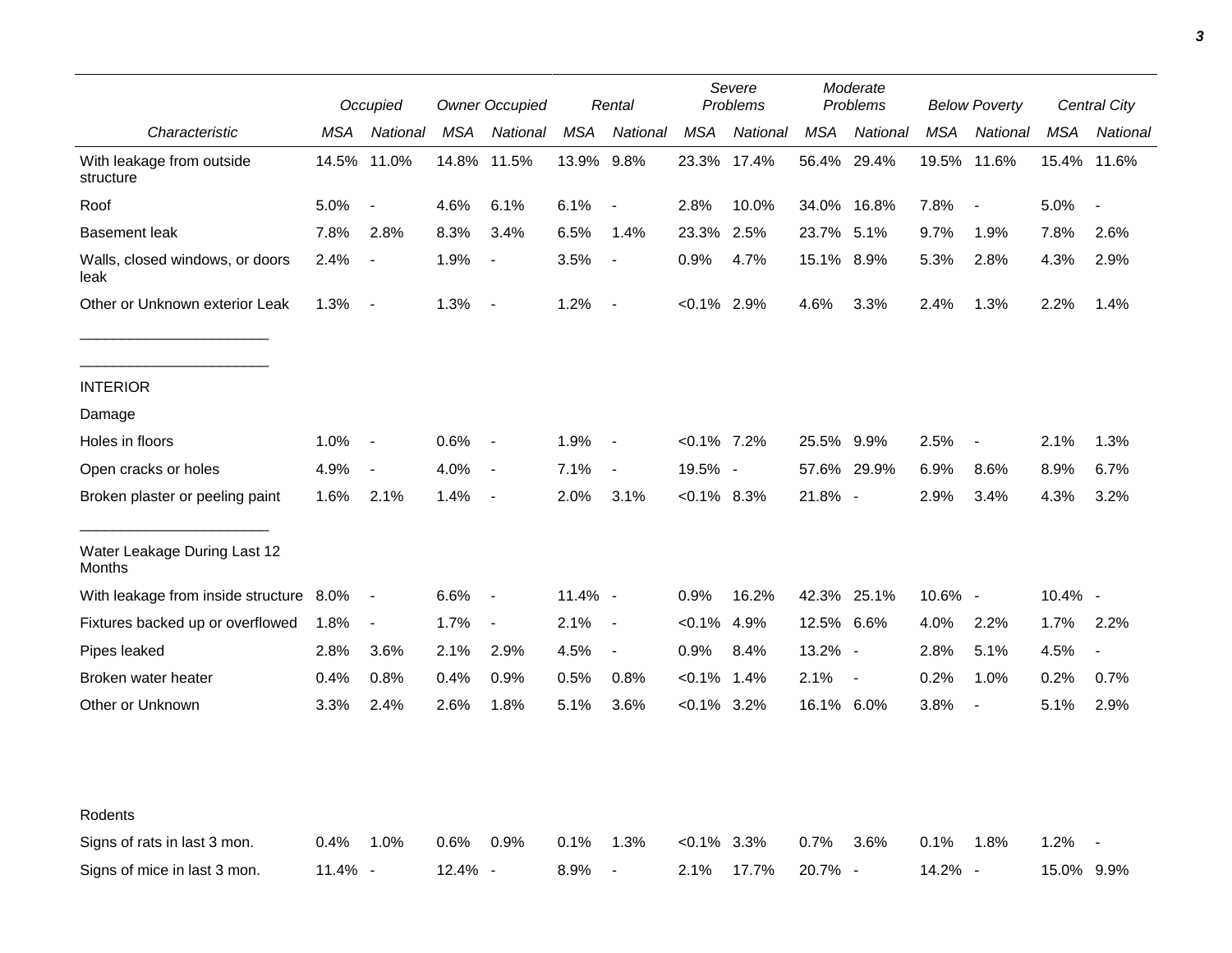|                                                           |             | Occupied                 |             | <b>Owner Occupied</b>    |            | Rental                   |                | Severe<br>Problems |                | Moderate<br>Problems |                | <b>Below Poverty</b>     |                | Central City   |
|-----------------------------------------------------------|-------------|--------------------------|-------------|--------------------------|------------|--------------------------|----------------|--------------------|----------------|----------------------|----------------|--------------------------|----------------|----------------|
| Characteristic                                            | <b>MSA</b>  | National                 | <b>MSA</b>  | National                 | <b>MSA</b> | National                 | MSA            | National           | <b>MSA</b>     | National             | <b>MSA</b>     | National                 | <b>MSA</b>     | National       |
| Signs of rodents, not sure which<br>kind in last 3 mon.   | 0.1%        | 0.6%                     | 0.1%        | 0.5%                     | 0.2%       | 0.8%                     | $< 0.1\%$      | 1.5%               | 0.7%           | 1.6%                 | 0.3%           | 1.0%                     | 0.5%           | 0.7%           |
| Electrical                                                |             |                          |             |                          |            |                          |                |                    |                |                      |                |                          |                |                |
| No electrical wiring                                      | $< 0.1\%$ - |                          | $< 0.1\%$ - |                          | 0.1%       | $\blacksquare$           | $< 0.1\%$ 3.2% |                    | $< 0.1\%$ 0.1% |                      | $<0.1\%$ 0.3%  |                          | 0.1%           | $\blacksquare$ |
| Exposed wiring                                            | 1.2%        | 1.6%                     | 1.1%        | $\overline{\phantom{a}}$ | 1.4%       | 2.1%                     | 2.4%           | 6.2%               | 4.0%           |                      | 2.5%           | $\overline{\phantom{a}}$ | 0.2%           | 1.6%           |
| Rooms without electric outlets                            | 1.1%        | 0.8%                     | 1.2%        | 0.6%                     | 0.7%       | 1.2%                     | 21.4%          | 6.5%               | 3.6%           | 2.2%                 | 2.2%           | 1.4%                     | 0.6%           | 1.0%           |
| Fuses/breakers blown in last 3<br>mon.                    | 9.2%        | $\overline{\phantom{a}}$ | 8.8%        | $\overline{\phantom{a}}$ | 9.9%       |                          | 4.4%           | 14.7%              | 34.6%          | 15.1%                | 11.2% -        |                          | 10.7% -        |                |
| Sanitation                                                |             |                          |             |                          |            |                          |                |                    |                |                      |                |                          |                |                |
| Lacking complete kitchen facilities                       | 0.9%        | 1.7%                     | 0.4%        | $\overline{\phantom{a}}$ | 2.0%       | 4.0%                     | $< 0.1\%$ 8.4% |                    |                | 36.1% 44.4%          | 1.0%           | 3.3%                     | 1.0%           | 2.8%           |
| Lacking some or all plumbing<br>facilities                | 0.9%        | 1.3%                     | 1.1%        | $\sim$                   | 0.5%       | 2.1%                     |                | 92.6% 68.2%        | $< 0.1\%$ 0.0% |                      | 3.7%           | 2.1%                     | 0.3%           | 1.8%           |
| Water not safe to drink                                   | 2.7%        | 8.3%                     | 2.6%        | 6.2%                     | 2.9%       | 12.3%                    |                | 18.6% 14.7%        | 3.3%           | 14.9%                | 4.5%           | 13.1%                    | 2.5%           | 10.1%          |
| Water stoppage in last 3 mon.                             | 2.5%        | 4.0%                     | 2.3%        | 3.5%                     | 3.0%       | 5.1%                     | 2.0%           | 8.3%               | 5.4%           | 9.4%                 | 6.6%           | 4.8%                     | 2.2%           | 4.0%           |
| No flush toilets working some time 0.9%<br>in last 3 mon. |             | 1.9%                     | 0.5%        | 1.1%                     | 1.9%       | 3.4%                     | $< 0.1\%$      | 5.7%               | 7.0%           | 9.8%                 | 1.2%           | 3.4%                     | 0.4%           | 2.5%           |
| With sewage disposal breakdowns 0.9%<br>in last 3 mon.    |             | 1.4%                     | 0.8%        | 1.2%                     | 1.2%       | 1.7%                     | $< 0.1\%$ 3.7% |                    | 6.9%           | 5.0%                 | 0.6%           | 2.0%                     | 0.8%           | 1.6%           |
| Septic tank, cesspool, chemical<br>toilet                 | 8.7%        | 19.6%                    | 10.8%       | 25.7%                    | 3.5%       | 7.5%                     | 3.9%           | 15.6%              | 12.1%          | 16.1%                | 7.1%           | 14.7%                    | $< 0.1\%$ 1.3% |                |
| With septic tank or cesspool<br>breakdowns in last 3 mon. | 0.1%        | $\overline{\phantom{a}}$ | 0.2%        | $\sim$                   | 0.1%       | $\overline{\phantom{a}}$ | $< 0.1\%$ 0.8% |                    | $< 0.1\%$ 0.8% |                      | $< 0.1\%$ 0.4% |                          | $< 0.1\%$ -    |                |
| <b>HEATING/FUEL</b>                                       |             |                          |             |                          |            |                          |                |                    |                |                      |                |                          |                |                |

Main Heating Equipment

| Warm-air furnace          |                      | 92.7% 64.1% 93.7% 67.9% 90.3% 56.7% 90.8% 47.8% 78.8% 39.1% 87.9% 57.3% 90.2% 62.8% |  |                                                           |  |  |  |
|---------------------------|----------------------|-------------------------------------------------------------------------------------|--|-----------------------------------------------------------|--|--|--|
| Steam or hot water system | 2.5% 11.0% 2.4% 9.7% |                                                                                     |  | $2.5\%$ 13.5% 3.6% 18.6% 7.1% 14.0% 1.1% 10.9% 6.6% 15.6% |  |  |  |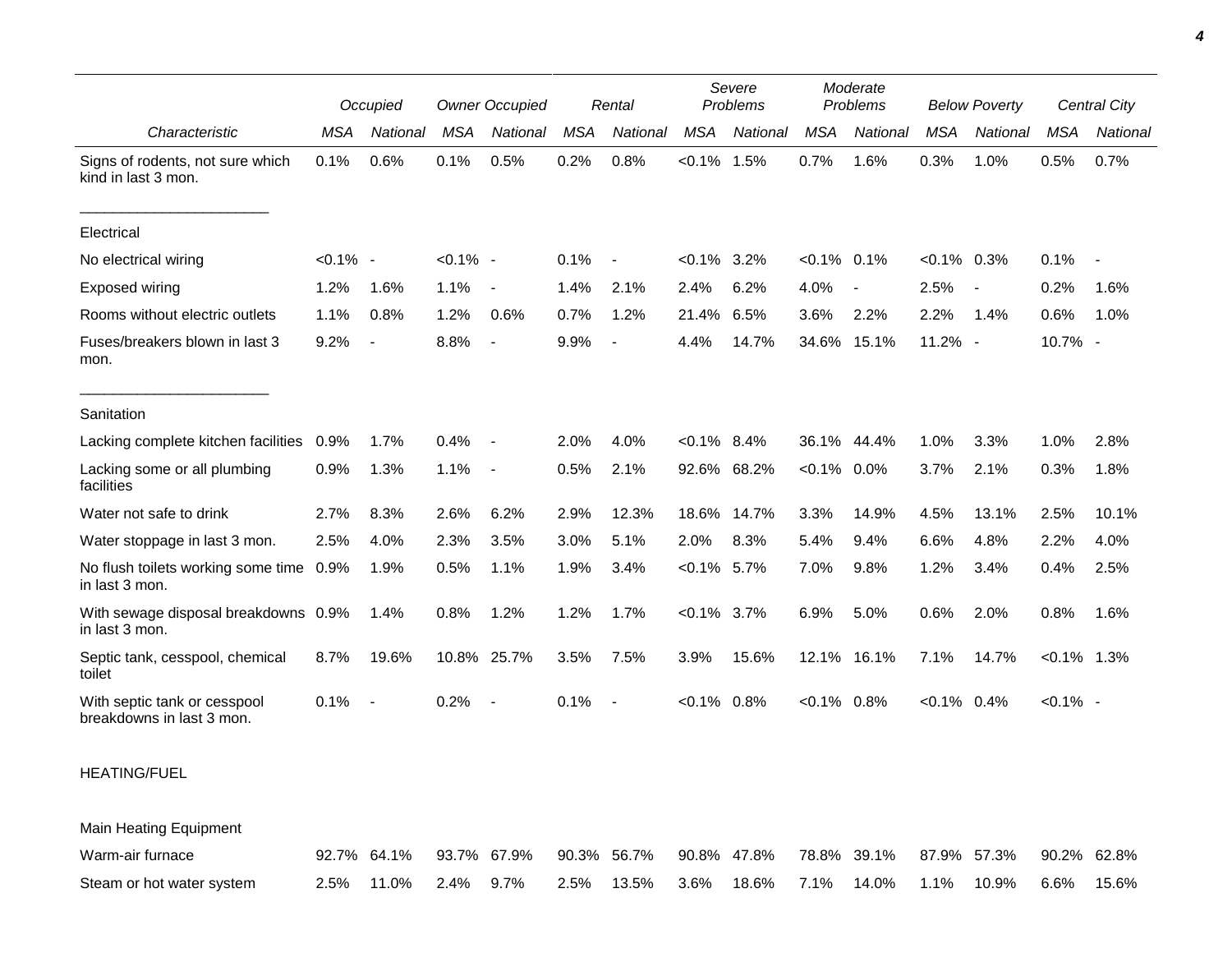|                                                         |                | Occupied                 |                | <b>Owner Occupied</b>    |                | Rental                   |                   | Severe<br>Problems |                | Moderate<br>Problems     |                | <b>Below Poverty</b> |                | Central City             |
|---------------------------------------------------------|----------------|--------------------------|----------------|--------------------------|----------------|--------------------------|-------------------|--------------------|----------------|--------------------------|----------------|----------------------|----------------|--------------------------|
| Characteristic                                          | <b>MSA</b>     | National                 | <b>MSA</b>     | National                 | <b>MSA</b>     | National                 | <b>MSA</b>        | National           | <b>MSA</b>     | National                 | <b>MSA</b>     | National             | <b>MSA</b>     | <b>National</b>          |
| Electric heat pump                                      | 2.1%           | 11.8%                    | 2.4%           | 12.9%                    | 1.3%           | 9.6%                     | $< 0.1\%$ 7.1%    |                    | $< 0.1\%$      | 4.8%                     | 1.7%           | 9.7%                 | 0.1%           | 8.5%                     |
| Built-in electric units                                 | 1.3%           | 4.2%                     | 0.4%           | 2.6%                     | 3.5%           | 7.4%                     | $< 0.1\%$ 5.2%    |                    | 2.7%           | 5.6%                     | 4.4%           | 5.9%                 | 1.6%           | 3.9%                     |
| Floor, wall, or other built-in hot air<br>without ducts | 0.7%           | 3.9%                     | 0.5%           | 2.4%                     | 1.1%           | 6.9%                     | $< 0.1\%$ 7.0%    |                    | $< 0.1\%$      | 5.6%                     | 2.2%           | 6.7%                 | 0.8%           | 5.2%                     |
| Room heaters with flue                                  | 0.2%           | 0.8%                     | 0.1%           | 0.7%                     | 0.2%           | 1.0%                     | $< 0.1\%$ 1.1%    |                    | 0.9%           | $\overline{\phantom{a}}$ | 0.4%           | 1.4%                 | 0.4%           | $\overline{\phantom{a}}$ |
| Room heaters without flue                               | $< 0.1\%$ 1.0% |                          | 0.1%           | 0.8%                     | $< 0.1\%$      | 1.2%                     | $< 0.1\%$ 2.5%    |                    | 1.5%           | 25.2%                    | $< 0.1\%$ 2.2% |                      | 0.1%           | 0.7%                     |
| Portable electric heaters                               | 0.4%           | 1.2%                     | 0.2%           | 0.9%                     | 0.9%           | 1.8%                     | 5.6%              | 3.9%               | 8.1%           | 2.0%                     | 1.7%           | 3.0%                 | 0.1%           | 1.4%                     |
| <b>Stoves</b>                                           | 0.1%           | 0.9%                     | 0.1%           | 1.2%                     | 0.1%           | 0.5%                     | $< 0.1\%$ 4.0%    |                    | $< 0.1\%$      | 1.0%                     | 0.2%           | 1.2%                 | $< 0.1\%$ 0.1% |                          |
| Fireplace with inserts                                  | $< 0.1\%$ -    |                          | 0.1%           | $\blacksquare$           |                | $< 0.1\%$ $< 0.1\%$      | $< 0.1\%$ 0.1%    |                    | 0.9%           | 0.1%                     | $< 0.1\%$      | 0.1%                 |                | $< 0.1\% < 0.1\%$        |
| Fireplace without inserts                               | $< 0.1\%$      | 0.1%                     | $< 0.1\%$ 0.1% |                          | $< 0.1\%$ -    |                          | $< 0.1\%$ 0.2%    |                    | $< 0.1\%$      | 0.1%                     | $< 0.1\%$ 0.1% |                      | $< 0.1\%$ -    |                          |
| Other                                                   | 0.1%           | 0.3%                     | $< 0.1\%$ 0.3% |                          | 0.2%           | $\blacksquare$           | $< 0.1\%$ 1.1%    |                    | $< 0.1\%$ 0.3% |                          | 0.3%           | 0.7%                 | $< 0.1\%$ 0.3% |                          |
| No heating equipment                                    | $< 0.1\%$      | 0.4%                     | $< 0.1\%$ 0.3% |                          | $< 0.1\%$ 0.7% |                          | $< 0.1\%$ 1.1%    |                    | $< 0.1\%$ 0.7% |                          | $< 0.1\%$ 0.6% |                      | $< 0.1\%$ 0.7% |                          |
| Cooking stove                                           | $< 0.1\%$ 0.1% |                          | $< 0.1\%$ -    |                          | $< 0.1\%$ 0.1% |                          | $< 0.1\%$ 0.2%    |                    | $<0.1\%$ 0.3%  |                          | $< 0.1\%$ 0.2% |                      | $< 0.1\%$ 0.1% |                          |
| Water Heating Fuel                                      |                |                          |                |                          |                |                          |                   |                    |                |                          |                |                      |                |                          |
| Electricity                                             | 30.7%          | 41.3%                    | 26.2%          | 39.0%                    | 41.4% -        |                          | 11.9%             | 38.7%              | 42.2% -        |                          | 42.6% -        |                      |                | 19.8% 31.9%              |
| Gas, LP/bottled gas                                     | 69.1%          | 54.3%                    | 73.5% 56.6%    |                          | 58.4% -        |                          | 88.1% 53.8%       |                    | 57.1% -        |                          | 57.2% -        |                      |                | 80.0% 62.8%              |
| Fuel oil                                                | $< 0.1\%$ 4.1% |                          | $< 0.1\%$ 4.0% |                          | $< 0.1\%$ 4.3% |                          | $< 0.1\%$ 6.5%    |                    | $< 0.1\%$ 5.1% |                          | 0.2%           | 3.6%                 | $< 0.1\%$ 5.0% |                          |
| Kerosene or other liquid fuel                           | $< 0.1\%$ -    |                          | $< 0.1\%$ -    |                          | $< 0.1\%$ -    |                          | $< 0.1\% < 0.1\%$ |                    | $< 0.1\%$ 0.1% |                          | $< 0.1\%$ -    |                      | $< 0.1\%$ -    |                          |
| Other                                                   | 0.2%           | $\blacksquare$           | 0.2%           | $\overline{\phantom{a}}$ | 0.1%           | $\blacksquare$           | $< 0.1\%$ 1.0%    |                    | 0.7%           | $\blacksquare$           | $< 0.1\%$ 0.3% |                      | 0.3%           | $\overline{\phantom{a}}$ |
| Clothes Dryer(,000)                                     | 954            | 93,052                   | 764            | 72,397                   | 190            | 20,655                   | 9                 | 1,139              | 21             | 2,344                    | 90             | 9,825                | 110            | 21,908                   |
| Have Clothes Dryer                                      | 86.2% -        |                          | 97.3% -        |                          | 59.0% -        |                          | 83.0% 54.2%       |                    | 75.4%          | 56.8%                    | 69.1% -        |                      | 70.9% -        |                          |
| Electricity                                             | 74.2% -        |                          | 72.7% -        |                          | 80.3% -        |                          | 71.7% -           |                    | 81.7% -        |                          | 81.3% -        |                      | 64.3% -        |                          |
| Gas, LP gas (liquid propane)                            | 25.7% -        |                          | 27.3% -        |                          | 19.4% -        |                          |                   | 28.3% 21.0%        | 18.3% -        |                          | 18.7% -        |                      | 35.3%          | 25.6%                    |
| Other                                                   | 0.1%           | $\overline{\phantom{a}}$ | $< 0.1\%$ -    |                          | 0.4%           | $\overline{\phantom{a}}$ | $< 0.1\%$ 0.1%    |                    |                | $< 0.1\%$ $< 0.1\%$      | $< 0.1\%$ 0.1% |                      | 0.4%           | 0.1%                     |

Heating Problems

\_\_\_\_\_\_\_\_\_\_\_\_\_\_\_\_\_\_\_\_\_\_\_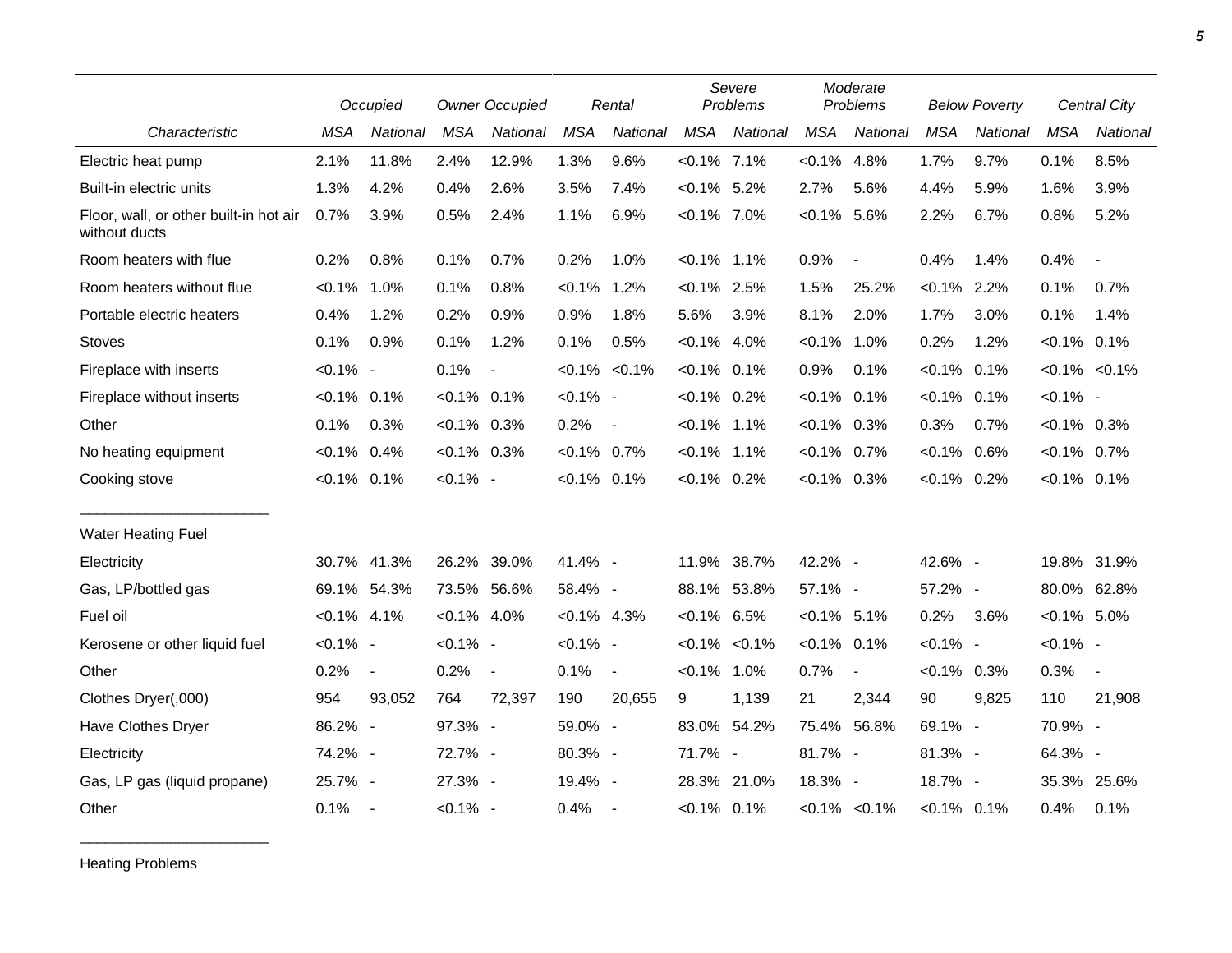|                                                             |                | <b>Owner Occupied</b><br>Occupied |                |                          | Rental         |                          | Severe<br>Problems |                          | Moderate<br>Problems |                          | <b>Below Poverty</b> |                          | <b>Central City</b> |          |
|-------------------------------------------------------------|----------------|-----------------------------------|----------------|--------------------------|----------------|--------------------------|--------------------|--------------------------|----------------------|--------------------------|----------------------|--------------------------|---------------------|----------|
| Characteristic                                              | MSA            | National                          | MSA            | National                 | <b>MSA</b>     | National                 | <b>MSA</b>         | National                 | MSA                  | National                 | MSA                  | <b>National</b>          | MSA                 | National |
| Uncomfortably cold for 24 hours or 6.5%<br>more last winter |                | 9.1%                              | 5.6%           | 7.7%                     | 8.9%           | 12.5%                    | 11.4%              | 43.7%                    | 28.0%                | 22.2%                    | 11.2%                | 13.7%                    | 6.5%                | 10.1%    |
| Heating equipment breakdowns                                | 2.0%           |                                   | 1.8%           |                          | 2.3%           | 3.2%                     | 8.3%               | 31.2%                    | 3.7%                 |                          | 3.2%                 | $\overline{\phantom{a}}$ | 2.2%                | 3.0%     |
| Other causes                                                | 4.0%           | 5.9%                              | 3.7%           | 5.5%                     | 4.8%           | 6.7%                     | 4.0%               | 11.0%                    | 21.4%                | 15.4%                    | 7.2%                 | $\overline{\phantom{a}}$ | 3.5%                | 6.0%     |
| Utility interruption                                        | 1.5%           | 1.9%                              | 1.7%           | 2.3%                     | 1.0%           | $\blacksquare$           | 2.2%               | 1.5%                     | 5.2%                 | 1.9%                     | 1.6%                 | $\overline{\phantom{a}}$ | 0.4%                | 1.1%     |
| Inadequate heating capacity                                 | 0.5%           | 1.1%                              | 0.4%           | 0.7%                     | 0.7%           | 2.0%                     | $< 0.1\%$ 3.9%     |                          | 5.2%                 | $\overline{\phantom{a}}$ | 0.8%                 | 2.2%                     | 0.4%                | 1.7%     |
| Inadequate insulation                                       | 0.8%           | 1.1%                              | 0.6%           | $\overline{\phantom{a}}$ | 1.2%           | 1.8%                     | $< 0.1\%$ 3.1%     |                          | 6.8%                 | 5.0%                     | 1.6%                 | 2.0%                     | 0.6%                | 1.4%     |
| Cost of heating                                             | 0.8%           |                                   | 0.8%           |                          | 0.7%           | 1.1%                     | $< 0.1\%$          | 1.7%                     | 7.3%                 | 2.8%                     | 3.4%                 | 1.3%                     | 0.2%                | 0.8%     |
| Other                                                       | 1.0%           | 1.3%                              | 0.7%           | 1.2%                     | 1.6%           | $\overline{\phantom{a}}$ | 1.8%               | 3.5%                     | 1.5%                 | 3.2%                     | 0.6%                 | 1.8%                     | 1.9%                |          |
| SELECTED PHYSICAL<br><b>PROBLEMS</b>                        |                |                                   |                |                          |                |                          |                    |                          |                      |                          |                      |                          |                     |          |
| Severe Physical Problems(,000)                              | 11             | 2,103                             | 9              | 907                      | $\overline{2}$ | 1,196                    | 11                 | 2,103                    |                      |                          | 5                    | 522                      | $\pmb{0}$           | 909      |
| Severe physical problems                                    | 1.0%           | 1.8%                              | 1.1%           | $\blacksquare$           | 0.5%           | 3.1%                     | 100%               | $\overline{\phantom{a}}$ |                      |                          | 3.9%                 | $\overline{\phantom{a}}$ | 0.3%                | 2.7%     |
| Plumbing                                                    | 0.9%           | 1.2%                              | 1.1%           | $\blacksquare$           | 0.5%           | 2.1%                     | 92.6% 68.2%        |                          |                      |                          | 3.7%                 | 2.1%                     | 0.3%                | 1.8%     |
| Heating                                                     | 0.1%           | 0.5%                              | 0.1%           | $\overline{\phantom{a}}$ | 0.1%           | 0.9%                     | 8.3%               | 28.6%                    |                      |                          | 0.2%                 | 1.1%                     | $< 0.1\%$ 0.8%      |          |
| Electric                                                    | $< 0.1\%$ 0.1% |                                   | $< 0.1\%$ 0.1% |                          | $< 0.1\%$ -    |                          | $< 0.1\%$ 3.1%     |                          |                      |                          | $< 0.1\%$            | 0.1%                     | $< 0.1\%$ -         |          |
| Hallways                                                    | $< 0.1\%$      | $0.0\%$                           | $< 0.1\%$ 0.0% |                          | $< 0.1\%$      | $0.0\%$                  | $< 0.1\%$ 0.0%     |                          |                      |                          | $< 0.1\%$            | 0.0%                     | $< 0.1\%$ 0.0%      |          |
| Upkeep                                                      | $< 0.1\%$ -    |                                   | $< 0.1\%$ -    |                          | $< 0.1\%$      | 0.1%                     | $< 0.1\%$ 2.5%     |                          |                      |                          | $< 0.1\%$            | 0.1%                     | $< 0.1\%$ 0.1%      |          |
| Moderate Physical Problems(,000)                            | 27             | 4,126                             | 11             | 1,568                    | 17             | 2,558                    | $\mathbf{r}$       |                          | 27                   | 4,126                    | 5                    | 1,170                    | $\overline{7}$      | 1,628    |
| Moderate physical problems                                  | 2.5%           | 3.6%                              | 1.4%           | 2.1%                     | 5.1%           | 6.6%                     |                    |                          | 100%                 | $\blacksquare$           | 4.1%                 | 7.3%                     | 4.6%                |          |
| Plumbing                                                    | 0.1%           | $\overline{\phantom{a}}$          | 0.1%           | $\blacksquare$           | 0.2%           |                          |                    |                          | 3.9%                 | 5.2%                     | $< 0.1\%$ 0.4%       |                          | 0.3%                |          |
| Heating                                                     | $< 0.1\%$ 0.9% |                                   | 0.1%           | 0.8%                     | $< 0.1\%$      | 1.1%                     |                    |                          | 1.5%                 | 25.2%                    | $< 0.1\%$ 2.1%       |                          | 0.1%                | 0.7%     |
| Upkeep                                                      | 0.9%           | 1.6%                              | 0.4%           | $\blacksquare$           | 2.0%           | 3.7%                     |                    |                          | 36.1%                | 44.4%                    | 1.0%                 | 2.9%                     | 1.0%                | 2.6%     |
| Hallways                                                    | $< 0.1\%$      | 0.0%                              | $< 0.1\%$      | 0.0%                     | $< 0.1\%$      | 0.0%                     |                    |                          | $< 0.1\%$            | 0.0%                     | $< 0.1\%$            | $0.0\%$                  | $< 0.1\%$           | 0.0%     |
| Kitchen                                                     | 1.5%           | 1.0%                              | 0.9%           |                          | 2.9%           | 1.7%                     |                    |                          | 59.3%                | 28.2%                    | 3.1%                 | 2.3%                     | 3.2%                | 1.6%     |

\_\_\_\_\_\_\_\_\_\_\_\_\_\_\_\_\_\_\_\_\_\_\_